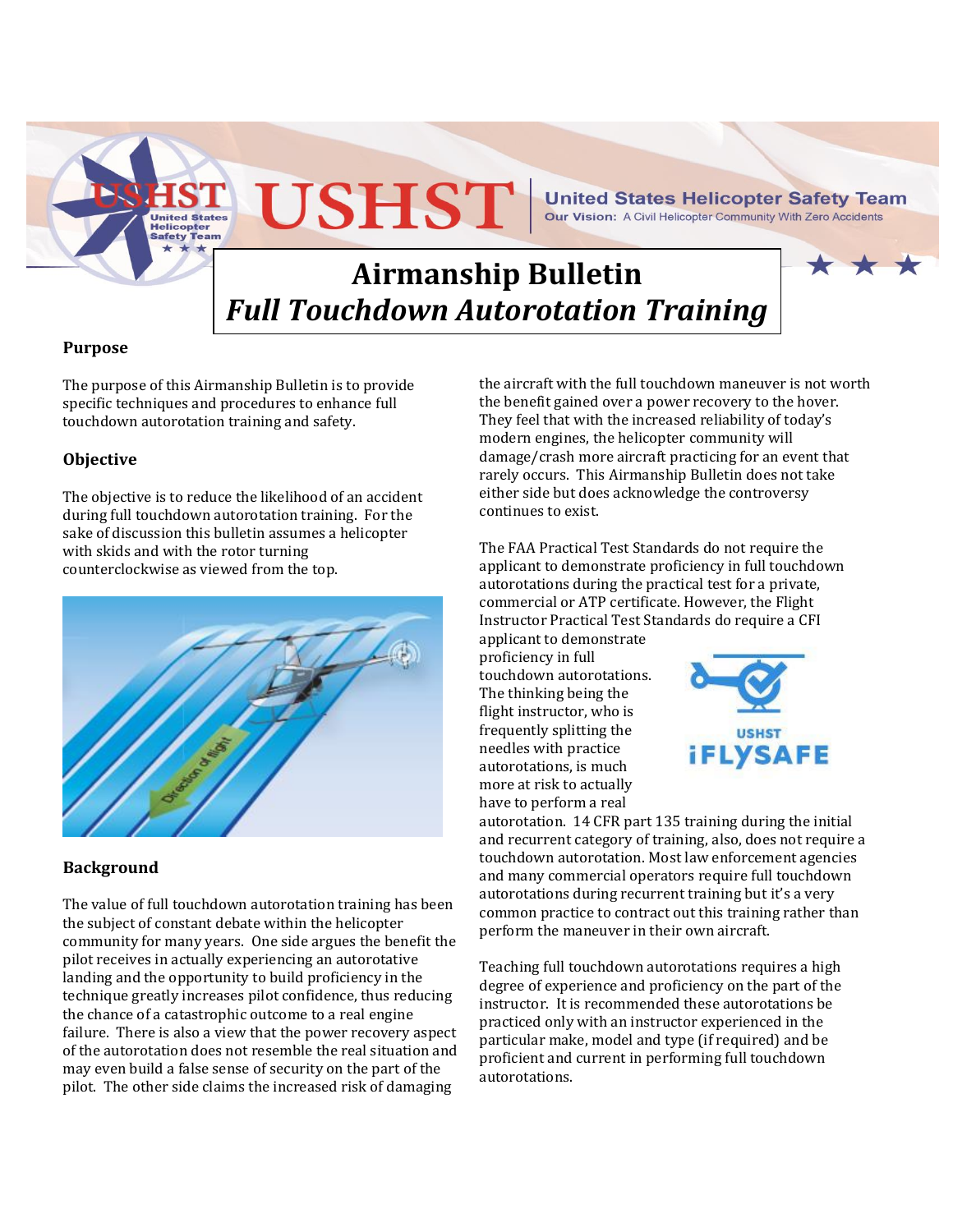### **Environmental/Aircraft Conditions**

Due to the critical nature of the full touchdown maneuver, all environmental conditions and variables that the pilot can control, should be used to create the safest conditions in which to conduct the training. It is recommended that wind velocity be at least 5 knots and no more than 30° from the final approach heading. The stronger the headwind, the more energy available and the larger the margin for error. Aircraft weight is another large variable. The lower the aircraft weight the better the relationship between the amount of energy available versus the amount



of energy needed for a safe full touchdown maneuver. Flight instructors should adjust aircraft weight as low as practical by reducing fuel loads, prohibiting passengers and removing certain mission equipment (searchlights, cameras, etc.) when able. Once proficiency at lower weights is developed or for advanced training, organizations will want to safely and gradually increase aircraft weights closer to a normal mission profile. Wind and weight requirements should be adjusted when practicing full touchdown autorotation at higher density altitudes (above 4,000 feet). During the preflight ensure the aircraft's landing gear is in good condition. It is recommended that full touchdown autorotations be practiced to hard surfaces such as runways or taxiways. This allows the skids to slide on the hard surface if the landing is made with any sideward movement reducing the possibility of a rollover. The tradeoff is when landing with very high descent rates. The hard surface is not as forgiving as softer grass or sod surfaces. However, as long as the landing is made with the skids level, the landing gear will yield, as it's designed to do, absorbing the energy of a hard landing which may minimize damage and injury. Full touchdown autorotations require a high degree of concentration on the part of both student and instructor. Therefore, it is recommended only 3-5 full touchdowns should be performed then take a short break doing other maneuvers before returning to the full touchdowns. Schools and individual CFIs should consider limiting the number of full touchdown autorotations that

can be conducted per day. This will reduce the stress and fatigue level of the flight instructor.

#### **Preparatory Maneuvers**

Prior to the actual full touchdown autorotation a number of preparatory maneuvers can be practiced to help gain an understanding of what the actual full touchdown maneuver will be like. This is especially helpful for students just beginning their full touchdown autorotation training and pilots going through recurrent training in which the full touchdown maneuver has not been practiced for an extended period of time. Power on running landings will help prepare the student for landing in the autorotation with forward speed. Hovering autorotations from both a stabilized hover and from a hover taxi simulate the final stages of the full touchdown autorotation. Finally, two or three power recovery autorotations should be practiced to properly gauge the effects of wind and aircraft weight on the autorotation technique for that particular day.

#### **Four Phases of the Autorotation**

The four phases of the autorotation are the **entry**, the **autorotational descent or glide**, the **flare** and the **full touchdown**. Elements of the entry and autorotational descent are the same as in the practice autorotation with a power recovery while the flare and full touchdown phases, although similar, have unique elements**.** Downwind checks, final checks, entry airspeeds and altitudes will be the same.

# **The Entry**

The purpose of the entry in any practice autorotation is to teach or practice the elements of an autorotational descent, flare and recovery/full touchdown, not how to recognize and properly react to an engine failure (This should be done with the simulated engine failure at altitude/forced landing maneuver). Therefore, the entry into the autorotation should be accomplished as easily and smoothly as possible. A hurried, improper entry can create a very high pilot workload during the remainder of the autorotation. Smoothly but firmly lower the collective full down while simultaneously adding right pedal to maintain the aircraft in trim. When the collective is lowered during the entry the aircraft's nose will pitch down due to dissymmetry of lift and other aerodynamic factors. This will increase the Rotor RPM decay rate and, if not corrected soon enough, the nose low attitude will also increase the descent rate. Consequently, aft cyclic should be used during the decrease of collective to maintain the entry attitude. Once the airflow through the rotor has reversed and an autorotational descent has been established adjustments to aircraft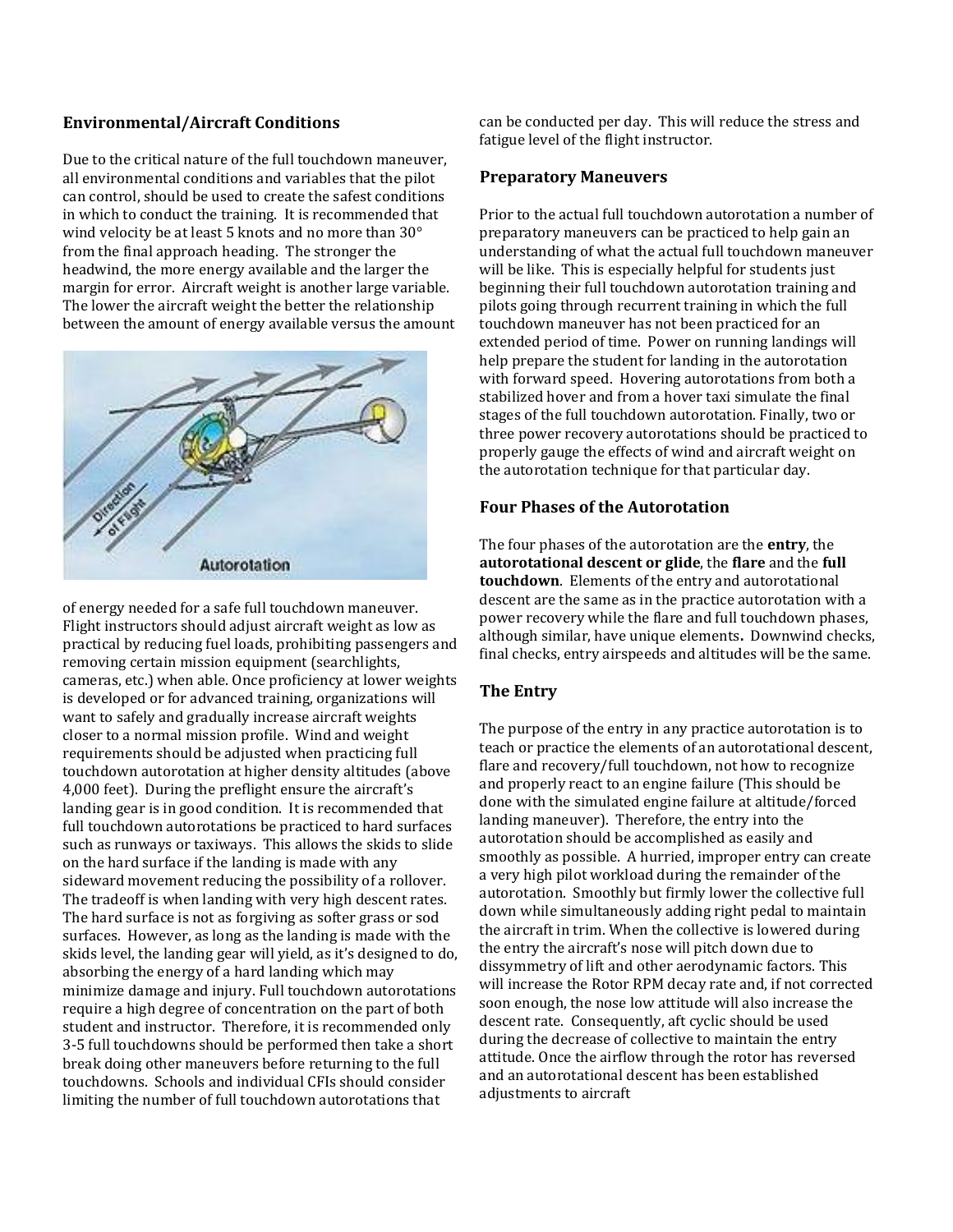attitude can be made to increase or decrease the desired glide. When the collective is full down, retard the throttle to split the needles. In some turbine-powered aircraft it may be preferable to retard the throttle prior to lowering the collective to prevent overspeeding of the RPM. Once the collective is full down, cross check attitude, Rotor RPM, trim and airspeed.

## **The Descent/Glide**

During the descent portion of the autorotation maintain the aircraft in trim, recommended airspeed +/- 5 knots and Rotor RPM in the green range. At some point during the glide the decision must be made to reduce the throttle to idle. This decision will vary with different aircraft but should only be accomplished after the point where a landing at the intended full touchdown area is assured. Avoiding high descent rates, especially during turns, is critical during the glide phase. There are four common errors that can cause excessive descent rates during the autorotation. The instructor should focus on detecting one or, in many instances, a combination of these elements.

- **1.** Out of trim During the entry into the autorotation a large right pedal input is required, perhaps the largest right pedal input of any maneuver. Consequently, it is not uncommon for the student to apply too little or too much right pedal. The out of trim condition increases the parasitic drag thus increasing the descent rate. Additionally, during a turn it is not uncommon for the student to use pedal in the direction of the turn causing an out of trim condition.
- **2.** High Rotor RPM Rotor RPM in the higher ranges of the allowable autorotational RPM cause higher descent rates. As much as 500-700fpm difference can exist between the lowest allowable RPM and the highest. High aircraft weights can also cause the Rotor RPM to stabilize in the higher RPM ranges. When in a dual configuration (instructor & student) most small training helicopters are operated towards the high end of the weight regime resulting in higher Rotor RPMs and increased descent rates. Turns will also increase the Rotor RPM due to the increase in G loading caused by the increased load factor.
- **3.** Nose low/high airspeed An excessive nose low attitude causing the aircraft to dive will also increase descent rates. Aircraft attitude, especially during a turn, is perhaps the most important element to control.
- **4.** High bank angles during a turn High bank angles will also increase the descent rate. In training, bank angles should be limited to 40° or less. Quite commonly high bank angles will occur in conjunction with a nose low attitude greatly increasing descent rates.

#### **The 100 ft Decision Check**

A valuable technique developed by the US Army is the "100 ft decision check". The idea is to create a decision point at which the instructor, based on specific parameters, makes a decision to either continue the autorotation or return to powered flight. The mindset of the instructor should be to not allow the aircraft to descend below 100 ft AGL in autorotation unless four parameters are met:

- 1. Airspeed/attitude +/- 5 kts.
- 2. Rotor RPM in the green range.
- 3. A normal rate of descent (rates vary with model helicopter).
- 4. All turns completed and proper alignment.

If any of these parameters are not met, the instructor must announce "my flight controls" and take the controls, reintroduce the power and commence recovery. Instructors should not talk the student through corrective action or take the controls and attempt to fix the autorotation. Remember that a "Go Around" should always be your first option to take advantage of translational lift! Students should be thoroughly briefed on the aspects of this check and well aware of the possible outcomes. Instructor training should develop the discipline and technique to initiate then react to the results of a timely 100 ft check *prior* to descending below 100 ft. Instructors



may want to increase the decision check to 200 feet AGL based on high density altitudes (above 4000 ft), specific aircraft flare altitudes, power recovery techniques and instructor/ student experience levels.

#### **The Flare**

The purpose of the flare is to decrease both rate of descent and ground speed. The flare is an extremely critical phase of the full touchdown autorotation because most of the energy available to the pilot in autorotation is in the flare.